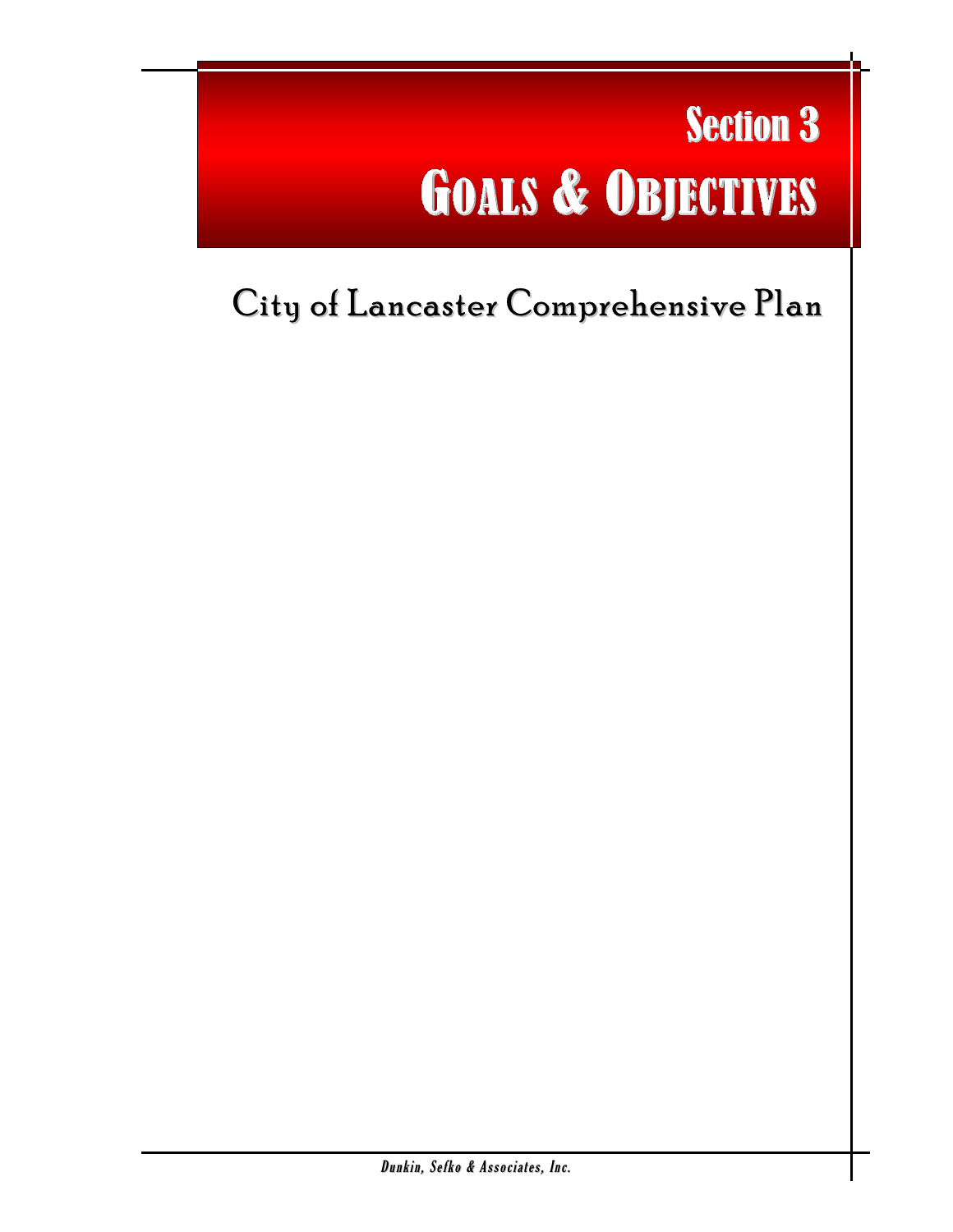## **GOALS & OBJECTIVES**

## **INTRODUCTION**

What should Lancaster be like in the year 2010 or 2020? The Comprehensive Plan establishes goals and objectives (and ultimately will contain implementation-oriented policies) that will help to shape and direct growth and development for the next ten years and beyond. The Plan is based upon a shared vision of the citizenry and stakeholders of what Lancaster should and will become.

The following goals and objectives have been developed to guide the community's vision of itself as it grows, matures, and ultimately attains its anticipated build-out configuration. They establish a framework for specific actions (i.e., policies), to be conceived during later phases of the comprehensive planning process, which will help the citizens and stakeholders of Lancaster achieve their ultimate vision of the City's future.

Discussions of citizen's views regarding the City of Lancaster were derived from a comprehensive planning workshop process conducted in October of 1999, and assisted in formulating the goals and objectives for the City's Comprehensive Plan. These discussions clearly indicated residents' views concerning the quality of life in Lancaster, as well as Lancaster's strengths and weaknesses. The discussion investigated the following areas of interest:

- Elements about the City that are liked or considered positive by the residents;
- ♦ Elements or aspects of the City that should be preserved;
- Elements about the City that are disliked or considered to need improvement;
- Elements or aspects of the City that require change; and,
- Top issues facing Lancaster that will affect the City most in the future.

**General Conclusions** obtained through these discussions were:

- **Elements about the City that are liked or considered positive** by the residents in Lancaster were found to be:
	- ♦ Available open space
	- ♦ Proximity to Dallas & it's amenities
	- $\triangle$  Accessibility to the region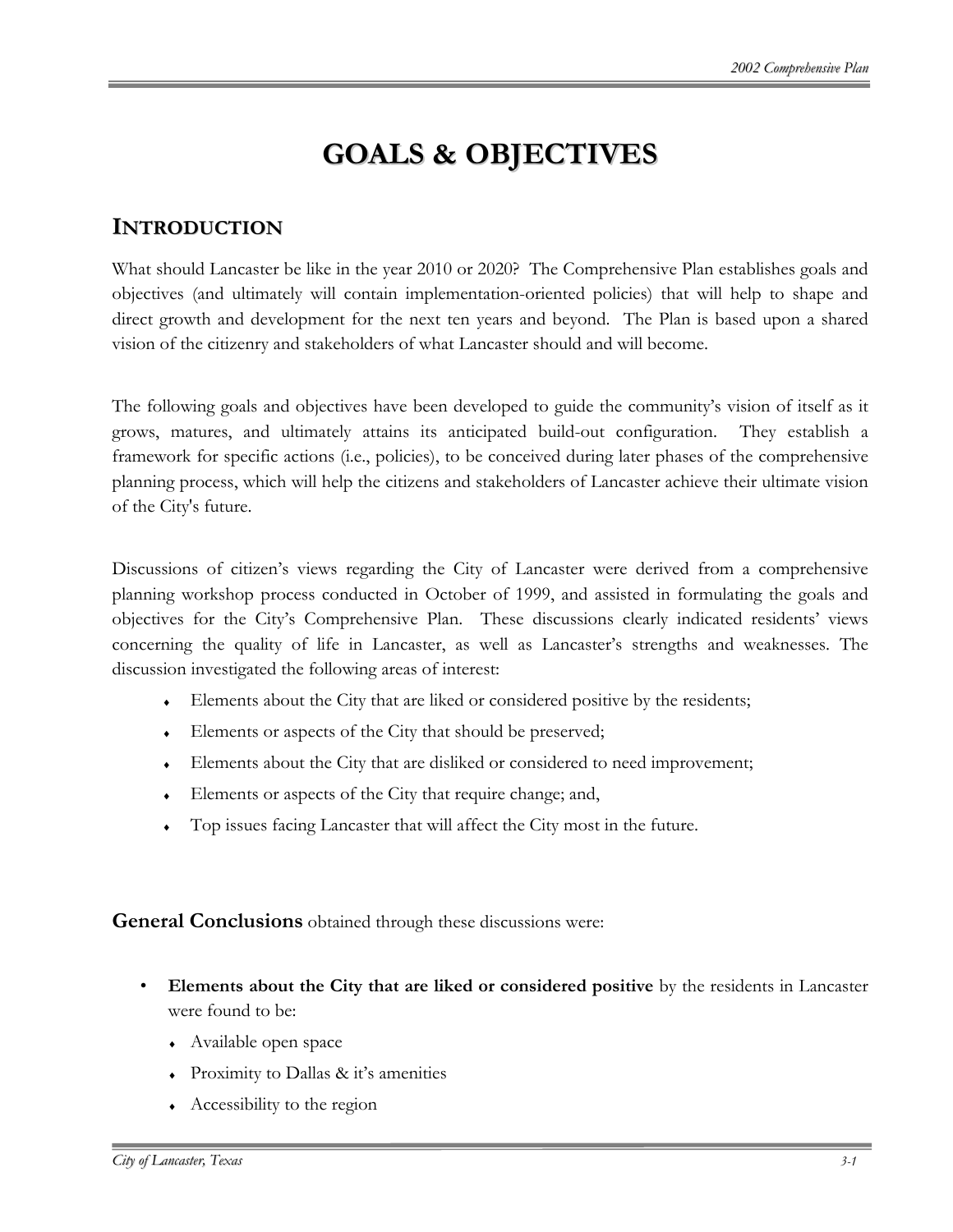- Country & small town atmosphere
- Scenic vistas & abundance of trees
- **Historic character**
- ♦ Availability of land for development
- **Elements or aspects of the City that should be preserved** were determined as:
	- $\leftrightarrow$  Open &/or green space
	- ♦ Central Business District/Historic Town Square
	- ♦ Agricultural significance of the City
	- Land & historical nature of the City
- **Elements about the City that are disliked or considered to need improvement** were found to be:
	- ♦ Too many small lots & houses
	- Inadequate cross-town traffic system
	- Overall look/image of the City
	- $\bullet$  City does not look inviting
	- $\leftarrow$  High density levels
	- Lack of interest toward open space preservation
	- Lack of retail in the City
	- *Empty-nester* housing
	- ♦ Lack of protection/conservation of watersheds, wildlife habitat, and other environmental concerns
	- ♦ Too many trucking-related uses surrounding Lancaster
	- Movement by some to stop development in the City
- **Elements or aspects of the City that require change** were found to be:
	- Minimum lot sizes need to be increased in order to control density levels in the City
	- Need to move forward in a positive manner
	- ♦ Drainage issues need to be addressed
	- School district needs to be improved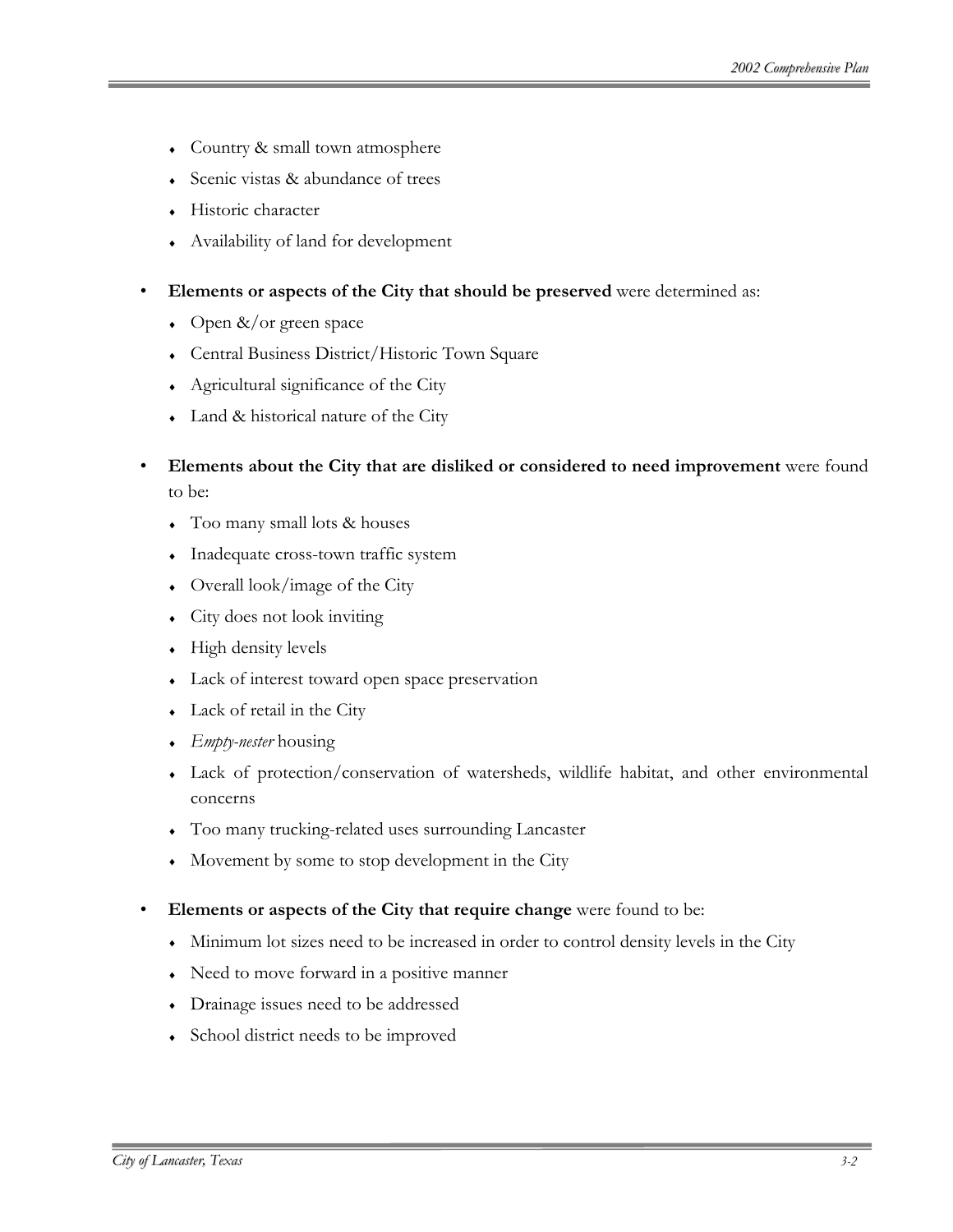- **Top issues facing Lancaster** that will affect it the most in the future:
	- ♦ Maintaining lower density levels in the City
	- Lack of gateway development
	- ♦ Lack of managed residential growth
	- Lack of control regarding zoning
	- Lack of transportation system
	- Lack of commerce
	- Lack of good drainage system
	- Need for better schools
	- $\bullet$  Lack of progressive leadership
	- Lack of community relations
	- Too much trucking development/traffic
	- ♦ Lack of diversification, leading to increased tax base for residents
	- Deteriorating race relations.

A discussion regarding the above topics led to summarization of major issues facing the City. These issues are as follows:

- Need for lower density and preservation of open space
- Need to enhance the appearance of existing and newer developments
- Need for a proper balance between growth and no-growth concepts
- Need to control drainage problems through design guidelines & less permeable surfaces
- Need for alternative options for water retention to control drainage problems
- $\bullet$  Need to address thoroughfare system/traffic patterns  $-$  especially at the intersection of Interstate Highway 20 and Interstate Highway 35, and along the Loop 9 alignment
- ♦ Need to promote high-quality nonresidential developments
- Need for historical and environmental preservation programs
- Need to promote open communication with school system

The Comprehensive Plan goals and objectives were formulated using results of these discussions among the City Council as well as input received from City staff, members of the Steering Committee, elected and appointed officials, and other interested individuals. In general:

**Goals** are statements concerning an aspect of the City's desired ultimate physical, social and/or economic environment. Goals set the tone for development decisions in terms of the citizens' desired quality of life.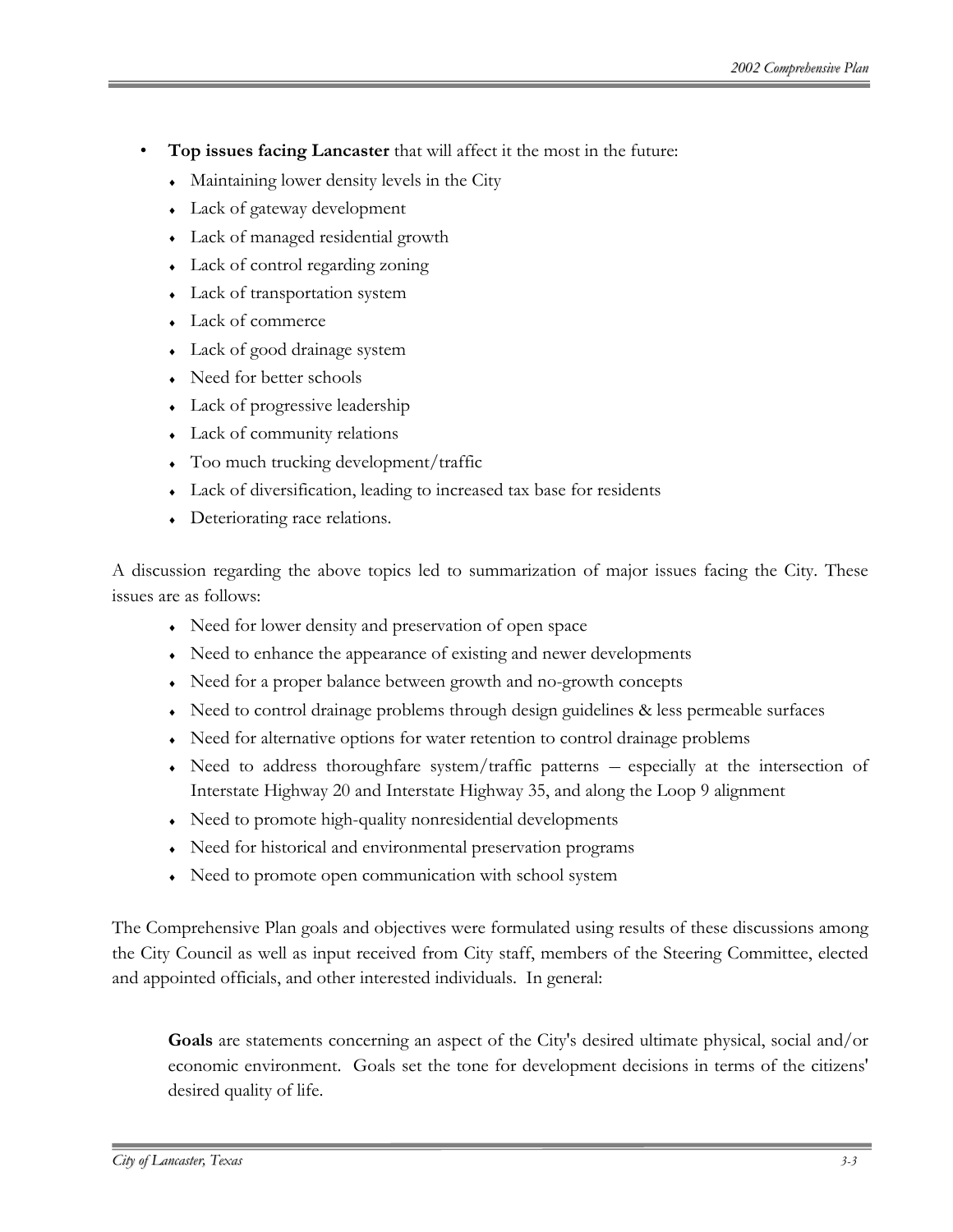**Objectives** express the kinds of action that are necessary to achieve the stated goals without assigning responsibility to any specific action.

**Policies** will clarify the specific position of the City regarding a specific objective, and will encourage specific courses of action for the community to undertake to achieve the applicable stated objective. In order to implement many of the goals, objectives and policies in this Plan, ordinances or capital improvement funds will be necessary. Policies are associated with Plan recommendations and are included in the various Plan elements.

### **The Objectives of the Comprehensive Plan are to do the following:**

- ♦ Mitigate ill effects of rapid and intense urbanization in Lancaster.
- ♦ Protect the open lands, natural landforms, agricultural landscapes and scenic vistas that created and define Lancaster's unique community character and quality of life.
- ♦ Protect the natural, scenic and ecological resources that are essential elements of Lancaster's community character and which provide irreplaceable plant and wildlife habitat.
- ♦ Ensure that development is respectful of and appropriately integrated with the natural physical geography of the land in Lancaster by requiring environmentally sensitive development techniques to eliminate *scrape-and-build* development.
- ♦ Promote a vigorous, diversified and regionally competitive economy.
- ♦ Foster a balanced tax base to ensure Lancaster's long-term financial ability to respond to the service demands of both new and existing development without placing a disproportionate tax burden on homeowners.
- ♦ Ensure that new development produces positive fiscal impacts to allow Lancaster to maintain a tax structure conducive to both home ownership and economic development, while providing the highest level of service to residents and businesses.
- ♦ Ensure that adequate facilities exist to provide both existing and future student population with optimal learning opportunities as an essential element of a quality living environment and a family-friendly community.
- ♦ Ensure that the character and quality of Lancaster's built environment, relative to commercial development, contribute to desired community character objectives and foster a positive relationship between the taxable character objectives and foster a positive relationship between the taxable value of real property and the corresponding cost of municipal services.
- ♦ Ensure that the character and quality of Lancaster's built environment, relative to residential development, contribute to desired community character objectives and integrate with surrounding natural landscapes.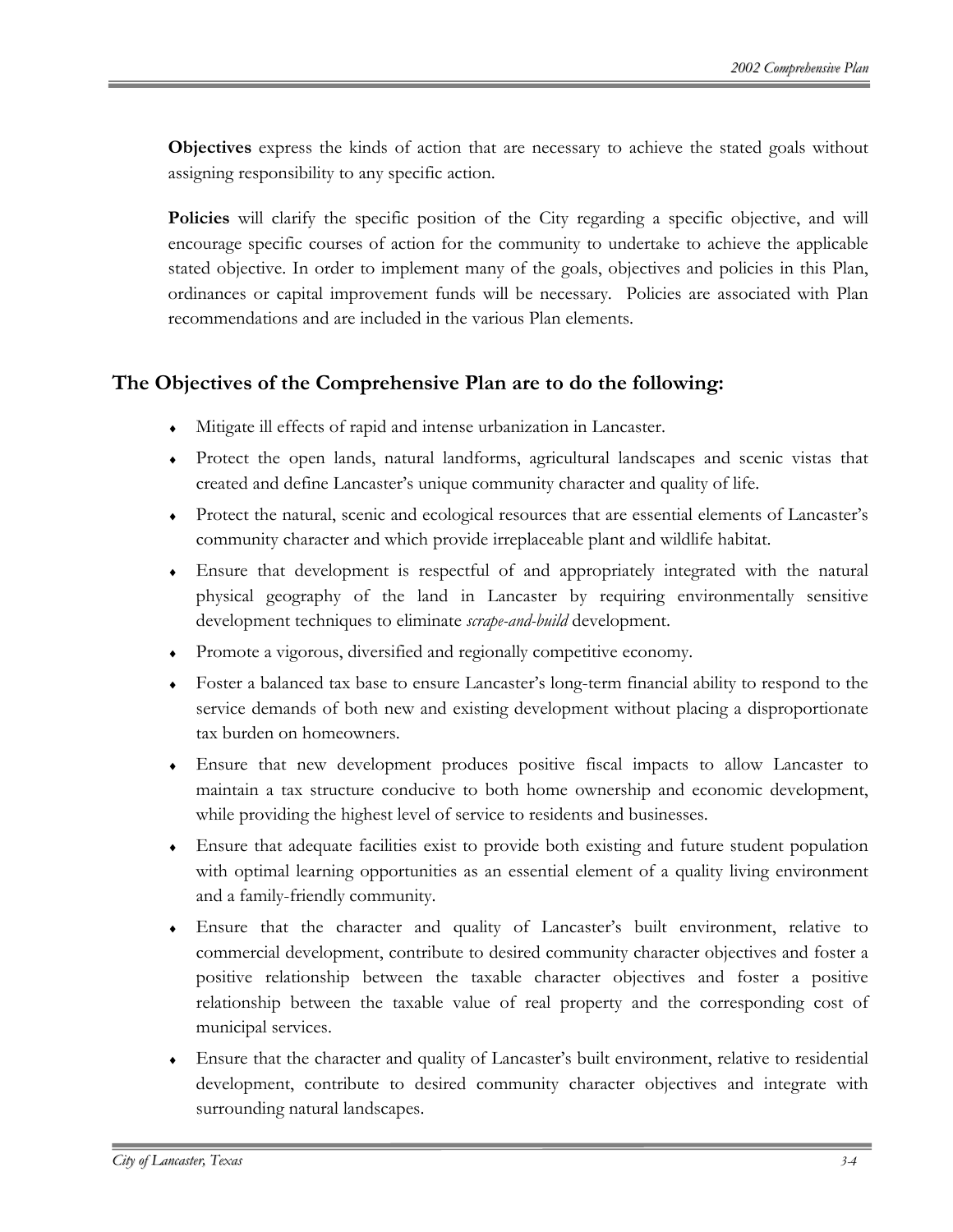- ♦ Provide adequate availability and access to park lands and recreational opportunities for residents of all ages to maintain and nurture a quality living environment and a familyfriendly community.
- ♦ Avoid conflicting interaction and/or relationships between new and existing development and a resulting diminution of property values.
- ♦ Protect existing farmland and agricultural operations from conflict with new residential development.
- ♦ Provide adequate public infrastructure, facilities and services to serve the demands created by new development without degrading or diminishing service levels to existing development.
- ♦ Establish a development framework for Lancaster that is respective of private property rights, while encouraging them to be used responsibly for the benefit of the entire community.
- ♦ Implement a long-term strategy of sustainable development that embodies the community's vision and values; achieves both community character and economic development objectives; and considers the social, environmental and fiscal impacts of land development.
- ♦ Preserve and enhance Lancaster's distinctive community character and quality of life by ensuring that its natural and built environments are consistent with the community vision and values embodied in Lancaster's Comprehensive Plan.

Goals and objectives formulated during the comprehensive planning process pertain to the following areas:

- **The Environment**
- **Physical Form of the City**
- **Transportation and the Thoroughfare network**
- **Infrastructure and Utility Systems**
- ♦ **Public Services and Facilities**
- **Fiscal Responsibility**
- **Quality of Life**
- ♦ **Housing and Community Livability**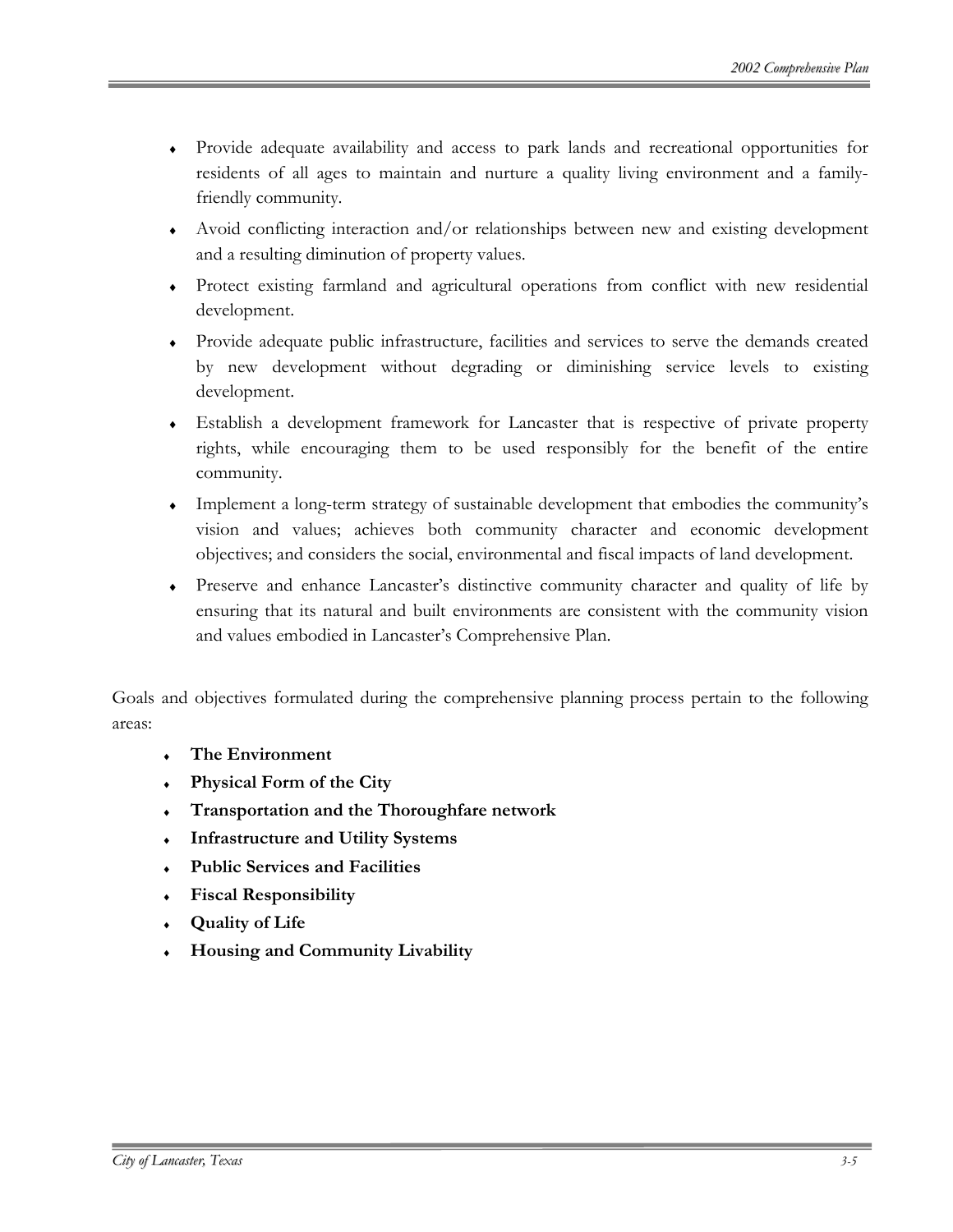## **THE ENVIRONMENT**

**Goal 1: To promote respect, conservation and enhancement of important natural features and resources within the community.** 



- 1.01 Conserve and protect ecologically sensitive areas. Develop guidelines that continue to allow water infiltration within areas that are characterized by the floodplains and the aquifer (e.g., maximizing permeable surface areas, minimizing paving and building coverage, etc.).
- 1.02 Conserve natural areas of vegetation, especially those along flood plains and creeks.
- 1.03 Promote and provide public access to publicly owned open space and natural areas.
- 1.04 Maintain high standards for surface water quality (in creeks, streams) through effective drainage solutions and natural erosion controls.
- 1.05 Restrict development that will have a negative impact on flood-prone areas.
- 1.06 Establish and/or enhance green space and natural areas along existing floodways and within the 100-year flood plain.
- 1.07 Encourage public and private streetscape enhancement strategies (i.e., medians with street trees, etc.).
- 1.08 Provide and assist privately owned properties with conservation options.
- 1.09 Develop a tree protection ordinance.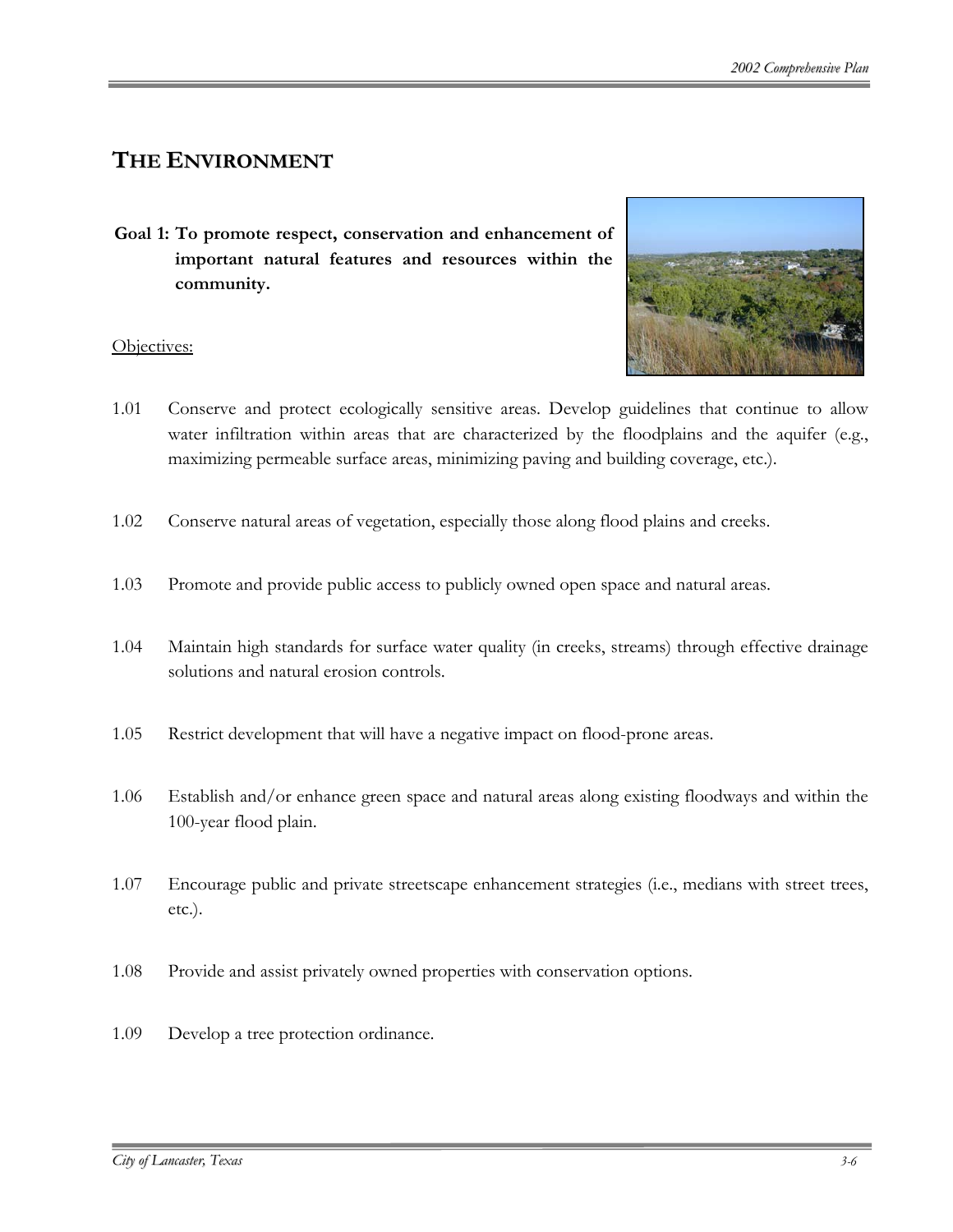## **PHYSICAL FORM OF THE CITY**

**Goal 2: To provide opportunities for coordinated, well-planned growth and development, while retaining the natural setting and small-town character of the City.**

#### Objectives:

2.01 Maintain a continuous and coordinated planning process that involves citizens, stakeholders, City Council, City boards/commissions, City departments, and other public and private entities in policy development and decision-making.



- 2.02 Provide for the efficient use of land, coordinated with the provision of essential public infrastructure and facilities.
- 2.03 Promote the future development of a variety of land uses.
- 2.04 Utilize the Future Land Use Plan in daily decision-making regarding land use and development proposals.
- 2.05 Develop companion policies and guidelines to assist in the review of zoning and development requests.
- 2.06 Determine appropriate locations for future residential and nonresidential development, while considering existing neighborhoods and natural features.
- 2.07 Separate or create transitions/buffer areas between conflicting or incompatible land uses.
- 2.08 Continue cooperative efforts with the Lancaster Independent School District in planning for the projected population of the City with respect to educational needs.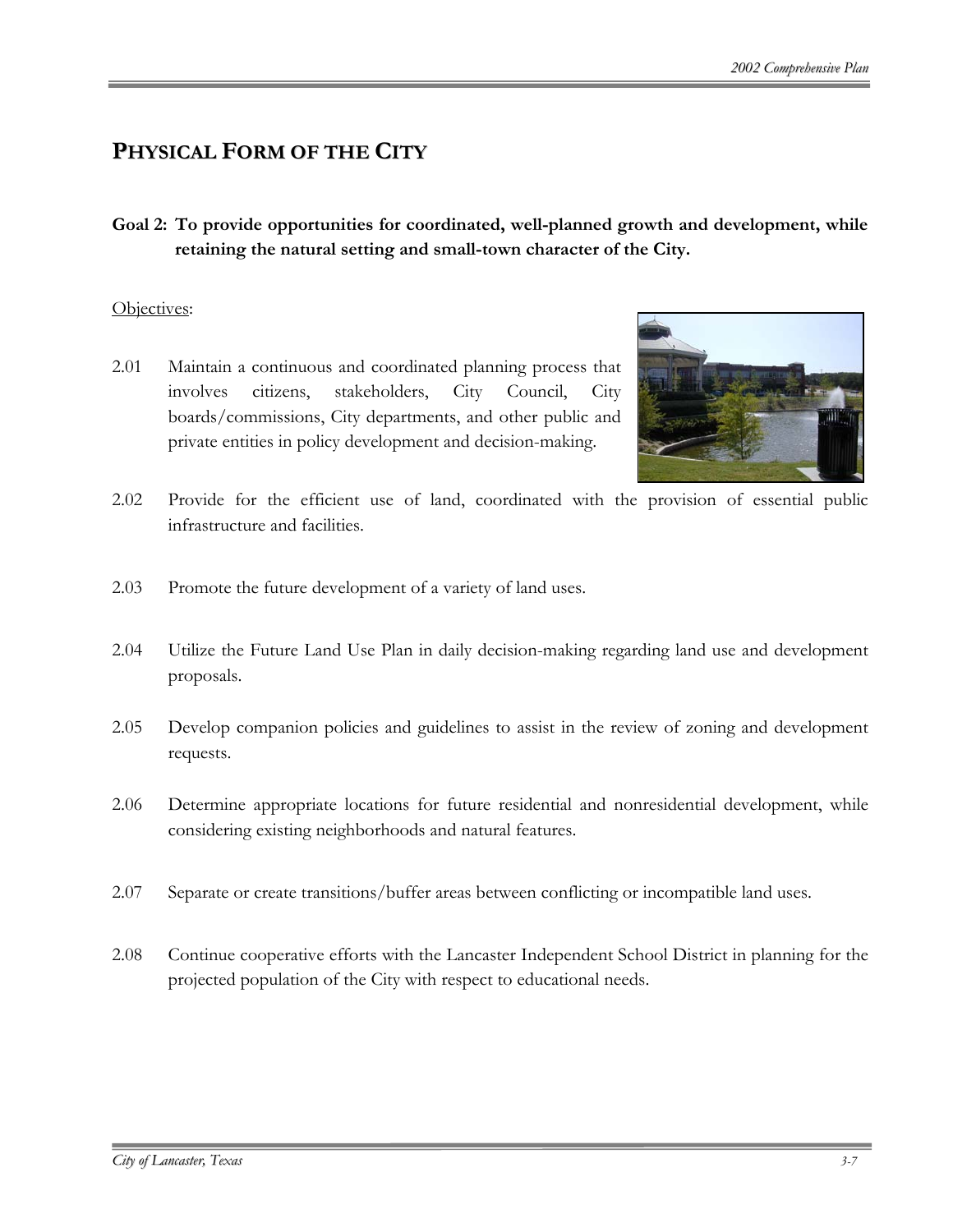**Goal 3: Encourage development of high quality residential neighborhoods that are aesthetically pleasing, yet meet the diverse housing market needs of the community.**

#### Objectives:

3.01 Consider development of design guidelines for future singlefamily and/or multi-family developments to ensure provision of safe, attractive places for people to live.



- 3.02 Identify areas on the Future Land Use Plan that are appropriate for a variety of residential densities (e.g., low, medium, and high).
- 3.03 Preserve and protect single-family neighborhoods from high traffic volumes, congestion and through traffic generated by commercial and high-density residential areas.
- 3.04 Consider various housing programs and grants for the purpose of rehabilitating dilapidated or deteriorating housing in some areas of the City.
- 3.05 Encourage infill housing within the City as opposed to creating residential subdivisions in the outskirts of the City.
- **Goal 4: Encourage quality nonresidential development that is aesthetically pleasing, yet meets the market and economic development needs of the community.**

#### Objectives:

4.01 Consider development of design guidelines (and possibly overlay zoning districts) for commercial properties fronting along major freeways, especially Interstate Highway 35 and other regional traffic arterials (e.g., addressing signage, landscaping, parking, building orientation and setbacks, etc.).

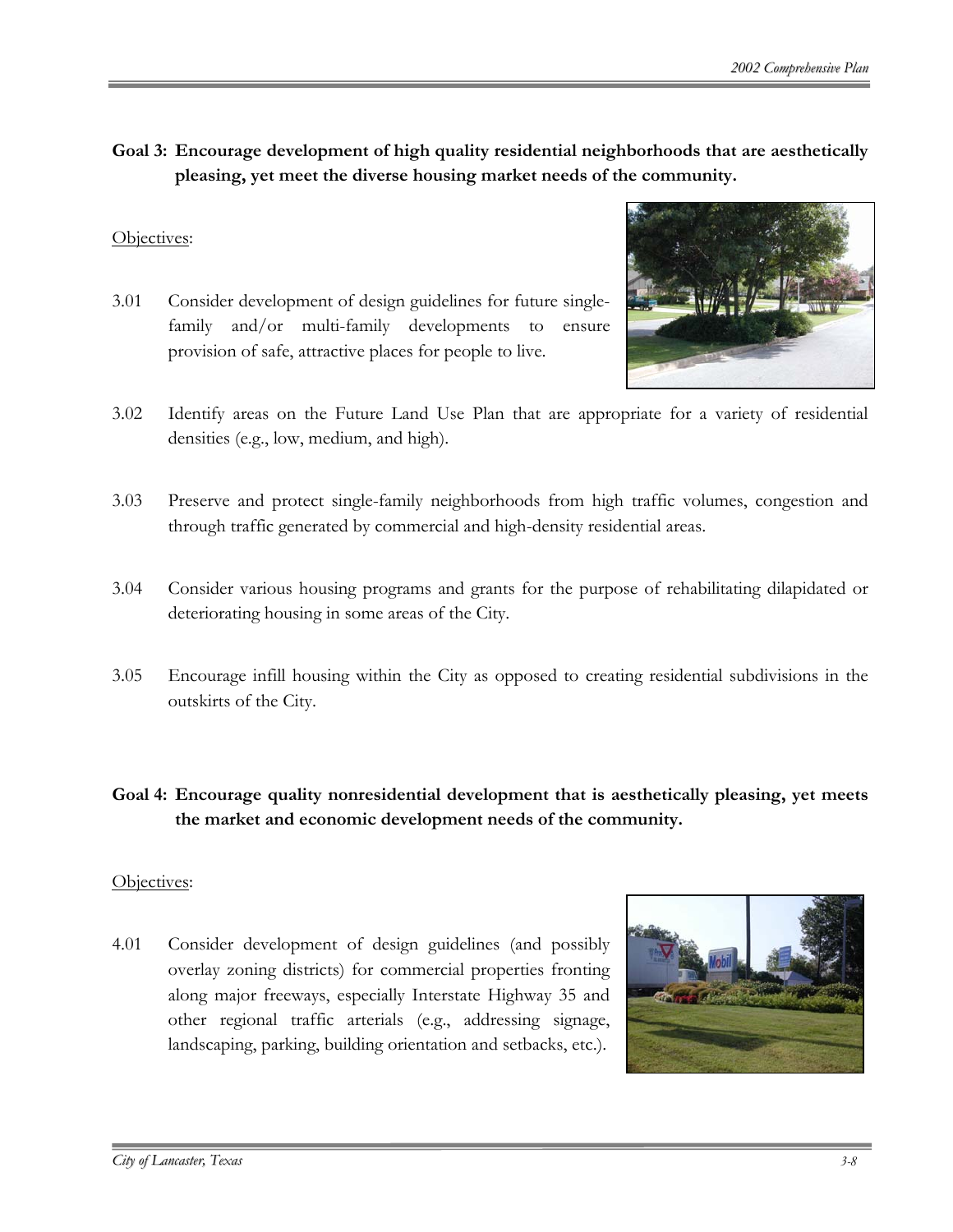- 4.02 Identify areas suitable for future commercial, industrial and/or business park development within the City.
- 4.03 Consider development of design guidelines that suggest different landscaping techniques for transition/buffer areas between nonresidential developments and residential neighborhoods, that are more environmentally pleasing.
- 4.04 Implement the recently adopted community theme, design elements and/or guidelines for the Historic Town Square that are in keeping with this theme (e.g., addressing signage, landscaping, parking, building orientation and setbacks, etc.).

#### **Goal 5: Provide for coordinated growth and physical expansion of the City.**

#### Objectives:

- 5.01 Plan for continued growth and development that improves the City's overall quality of life and economic viability.
- 5.02 Plan for future development that is compatible with the City's natural features and existing residential neighborhoods.



5.03 Continue cooperative efforts (e.g., coordination in site planning, school locations, traffic flow patterns, etc.) with the Lancaster Independent School District in planning for adequate school facilities to serve the educational needs of the City's growing population.

#### **Goal 6: Encourage and positively influence the development of existing vacant properties within the City of Lancaster.**

#### Objectives:

6.01 Explore various alternatives and programs for rebuilding the City's Historic Town Square, as well as other areas destroyed during the tornado.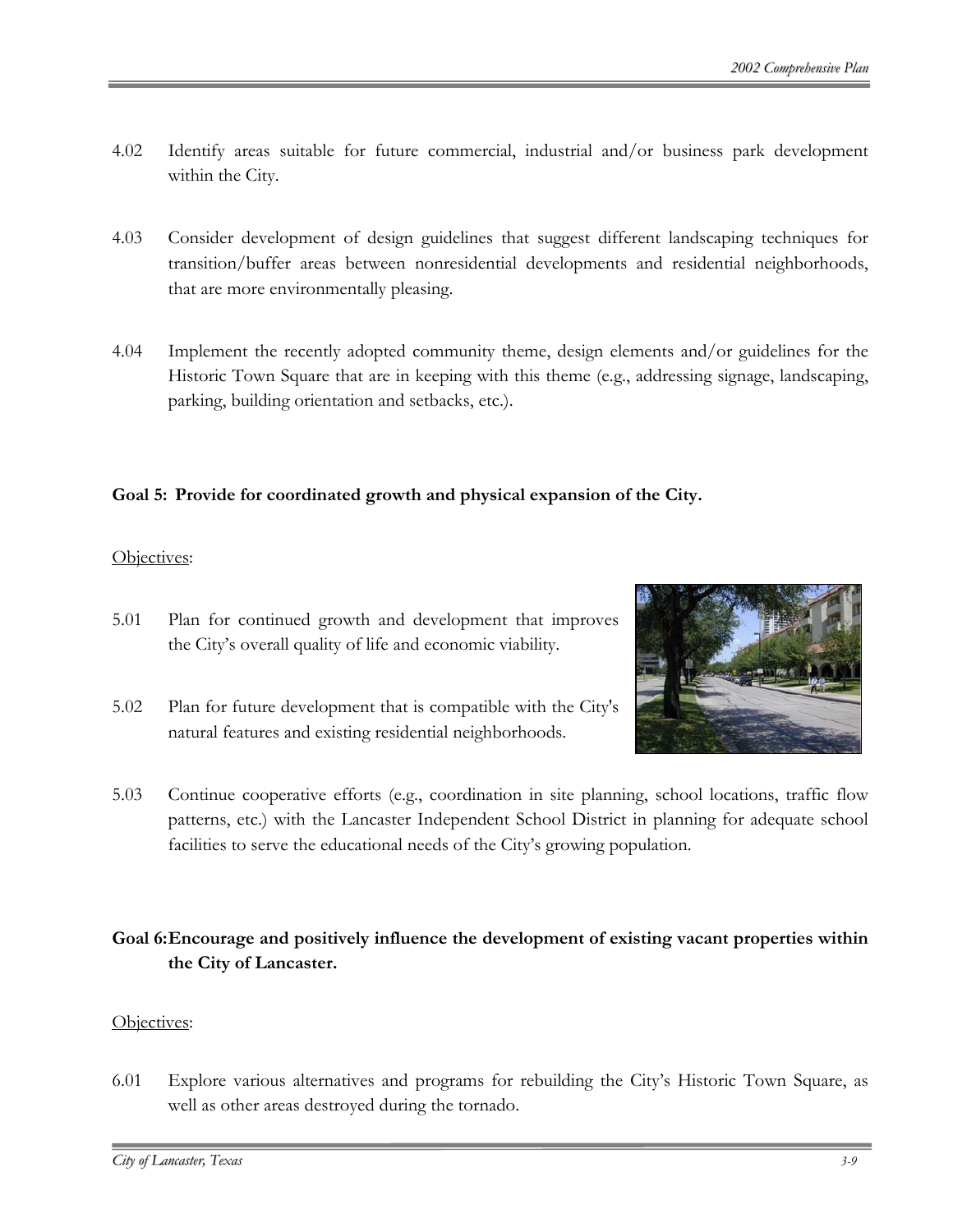- 6.02 Consider establishment of new programs and/or ordinances, as well as enhancement of existing ones, related to the enforcement of City codes that are intended to protect the public health, safety and welfare and to keep the community attractive (e.g., removal of hazardous/unsightly structures and junk, mowing high grass and weeds, litter control, etc.).
- **Goal 7: Develop a strategy and plan for the City's Historic Town Square that will help maintain the area's heritage and character, and will enhance the Town Square as the heart of the City and increase community pride.**



- 7.01 Develop a list of desired land uses for the Historic Town Square and surrounding residential area.
- 7.02 Encourage public and private reinvestment within the Historic Town Square area to help ensure its long-term economic viability, to preserve its *small-town* heritage and atmosphere, and to maintain and increase its use as a *people* place for social interaction and commerce (i.e., a pleasant location to shop, eat, conduct business, relax, be entertained, etc.).
- 7.03 Maintain and encourage adaptive reuse of historic or other significant structures.
- 7.04 Continue the development and implementation of the special zoning district for the Historic Town Square area that addresses historic preservation and other Historic Town Square issues such as streetscape enhancements (e.g., landscaping and other amenities), making the Square more attractive for commerce and helping to ensure architectural compatibility among the Square buildings.
- 7.05 Coordinate Historic Town Square enhancement and preservation efforts with the various entities seeking to rebuild the Square area and area residents.
- 7.06 Explore creative initiatives within the Historic Town Square area such as formation of a public/private partnership to handle ideas and issues, development of incentives for rebuilding structures, and enhancement of open areas for public assemblies and functions.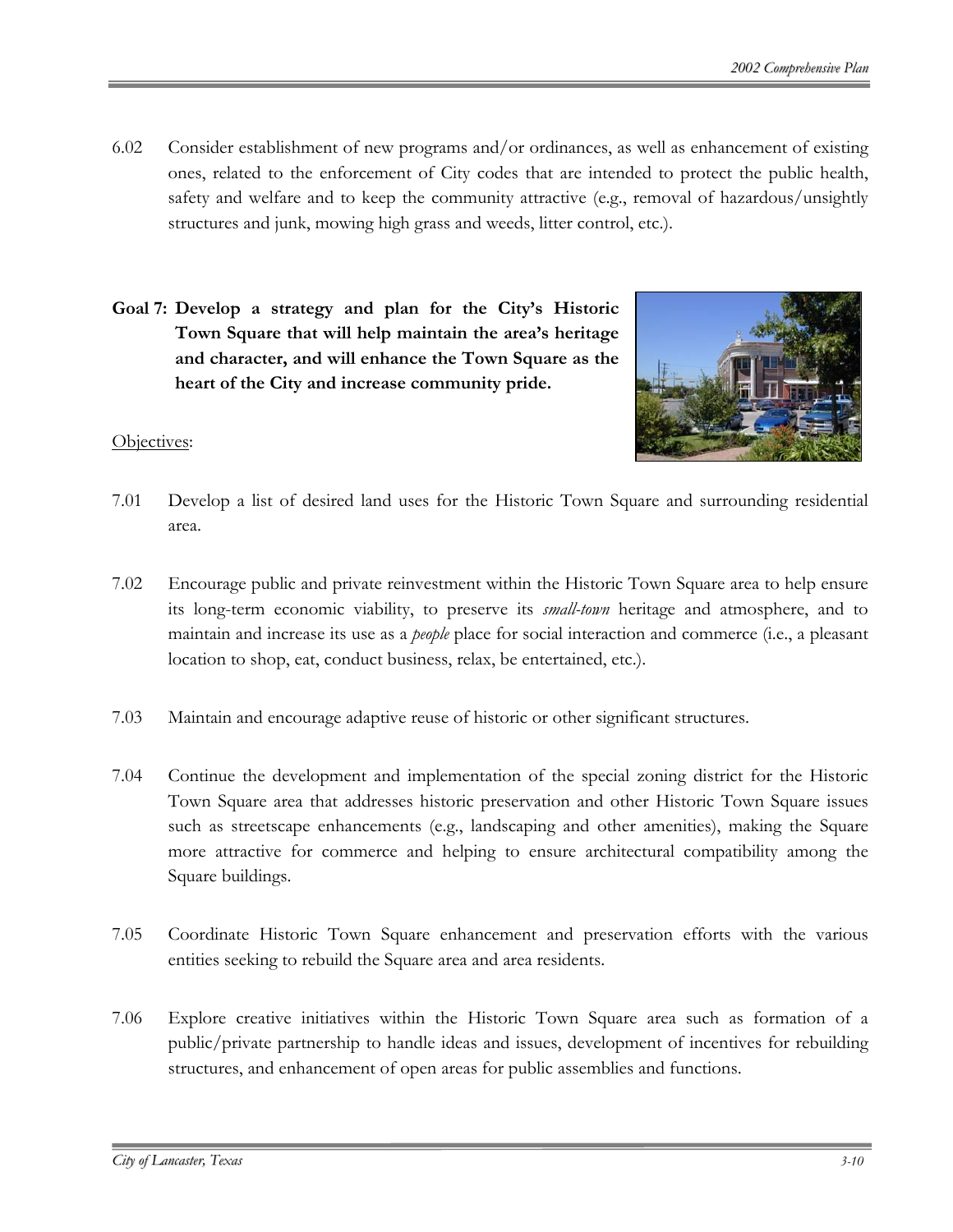## **TRANSPORTATION AND THE THOROUGHFARE NETWORK**

**Goal 8: To provide a transportation system that will effectively and economically serve the existing and projected travel needs of the community in a safe and efficient manner.**

#### Objectives:

8.01 Maintain a continuous, coordinated transportation planning process that addresses long-term needs while emphasizing short-term problem solving.



- 8.02 Define *adequacy* standards for the transportation system.
- 8.03 Plan roadways that are adequate to carry traffic that will be generated by anticipated future development and density levels (e.g., traffic impact analysis for larger projects, etc.). If possible, two-lane asphalt roadways without curbs and gutters shall be encouraged in larger lot neighborhoods.
- 8.04 Identify and plan for various roadway types based upon how they are expected to function and upon expected traffic volumes. Update a designated truck route within and through the City.
- 8.05 Promote compatibility between roadway alignments/improvements and land use patterns, community character, and the environment.
- 8.06 Promote transportation efficiency in new development proposals. Develop safe street crossings with pavement changes and/or other techniques.
- 8.07 Minimize disruption of residential areas by minimizing traffic volumes and by planning for the efficient dispersion of traffic from neighborhoods.
- 8.08 Include transportation system considerations in the development review process for the planning and alignment of future roadways, and to promote safe, efficient on- and off-site access and vehicular circulation. Develop off-site design criteria for heavy-load trucks.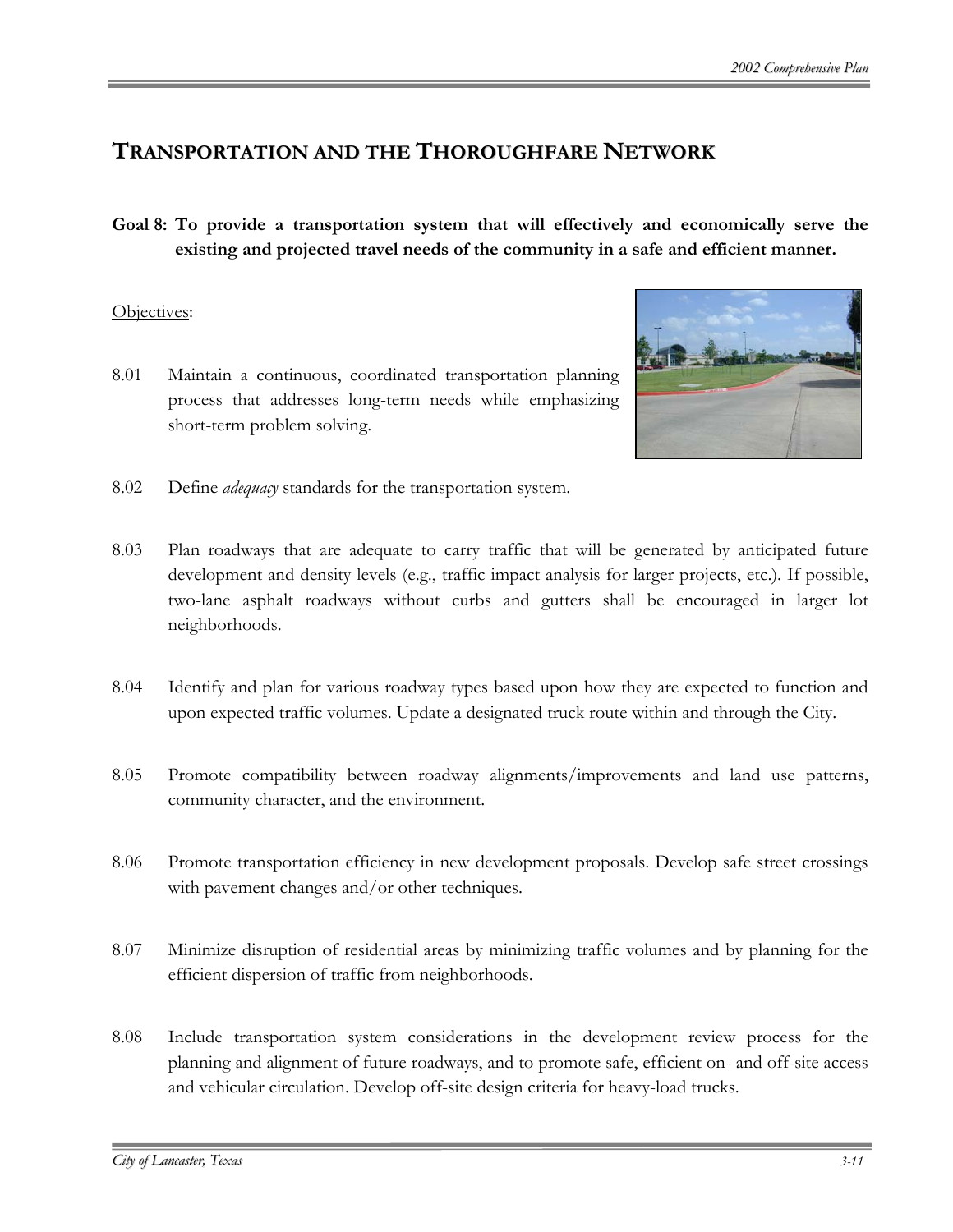- 8.09 Develop a unifying *theme* or other visual concept for the consistent streetscape treatment of Interstate Highway 35, other appropriate thoroughfare rights-of-way, and/or medians and intersection corner areas.
- 8.10 Support regional and inter-city transportation needs and initiatives, and encourage cooperation among various entities (e.g., neighboring cities, etc.) in addressing transportation-related issues and problems.
- 8.11 Apply for grants toward local transit systems (e.g., a trolley system).
- 8.12 Seek to develop frontage/service roads along Interstate Highway 20.
- 8.13 Identify a desired route for the proposed Loop 9.

#### **Goal 9: To optimize mobility and decrease dependency upon the automobile by encouraging multi-modal and travel-demand-reduction alternatives.**

- 9.01 Encourage multi-modal transportation options by designating areas for their development (e.g., pedestrian, bicycling, inline skating, equestrian, etc.).
- 9.02 Encourage other modes of transportation by providing for alternatives to the automobile, wherever possible (e.g., trolley, bus etc.).
- 9.03 Encourage mass transit facilities (e.g., park and ride facilities, rail transit, bus transit etc.) that decrease dependency upon the automobile.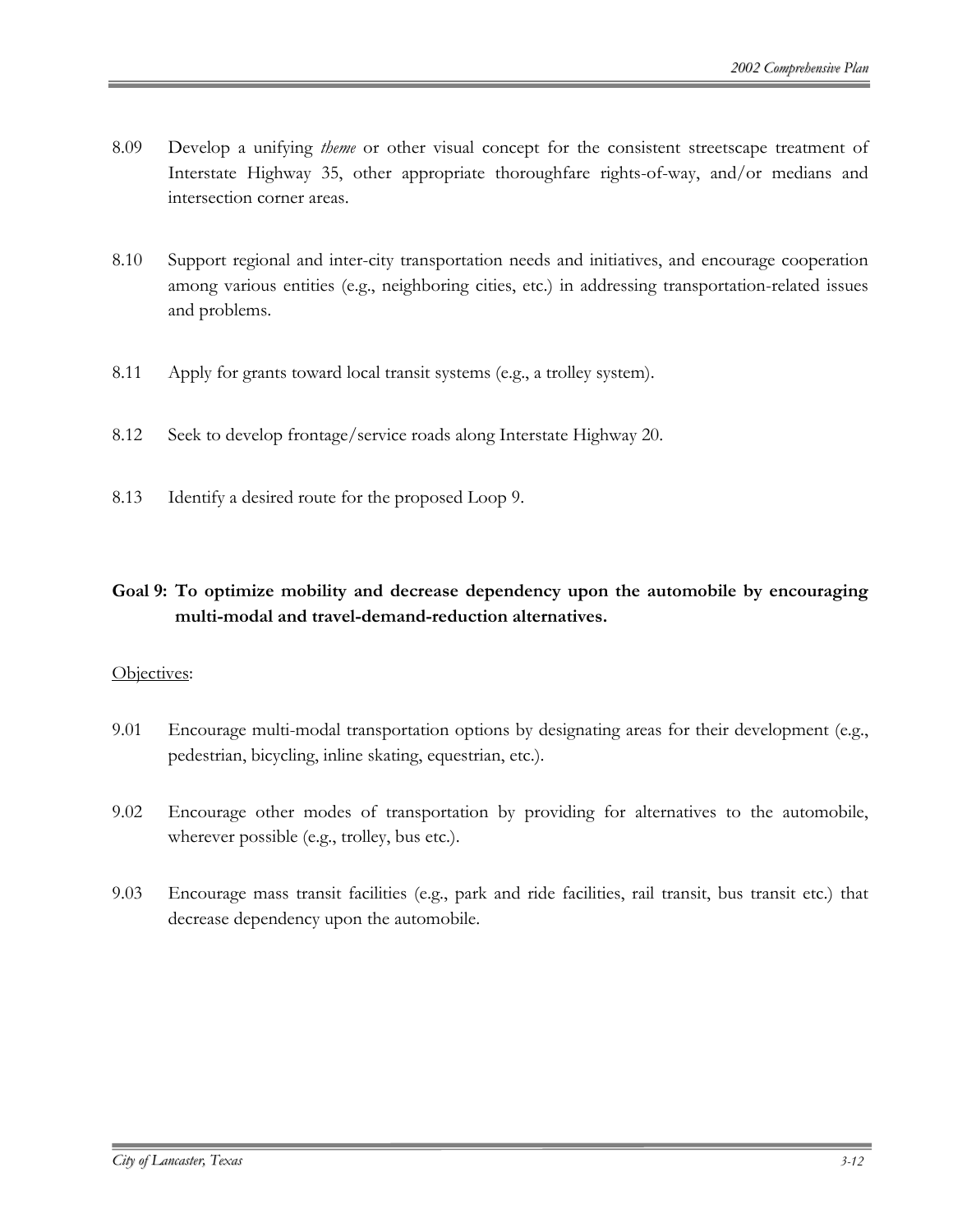## **INFRASTRUCTURE AND UTILITY SYSTEMS**

**Goal 10: Ensure that utility and infrastructure systems (e.g., water supply, wastewater treatment, storm drainage, etc.) will adequately serve present and future residents and businesses.**

- 10.01 Define standards for adequate service levels for public utility infrastructure systems, including:
	- 1. Water treatment, storage and distribution,
	- 2. Wastewater collection and treatment, and
	- 3. Storm water/drainage management and erosion control (including non-point pollution prevention).
- 10.02 Provide utilities and infrastructure for all residents and businesses in the most efficient, equitable, and fiscally responsible manner possible.
- 10.03 Develop a set of capital recovery tables/schedules that will ensure the above-listed utility services are fiscally maintained for all customers.
- 10.04 Use the Future Land Use Plan and future land use projections to help plan where infrastructure improvements will be needed.
- 10.05 Encourage new development to occur within areas that are already served by necessary utilities/infrastructure, or where utility extensions can be realistically provided.
- 10.06 Address future water and sewer demands within areas not already served, and within areas that will be difficult to serve.
- 10.07 Encourage private/franchise utilities (e.g., telephone, gas, electricity, cable TV, etc.) to provide service to newly developing areas as quickly and efficiently as possible, and to place utility lines underground and within shared conduits, wherever possible.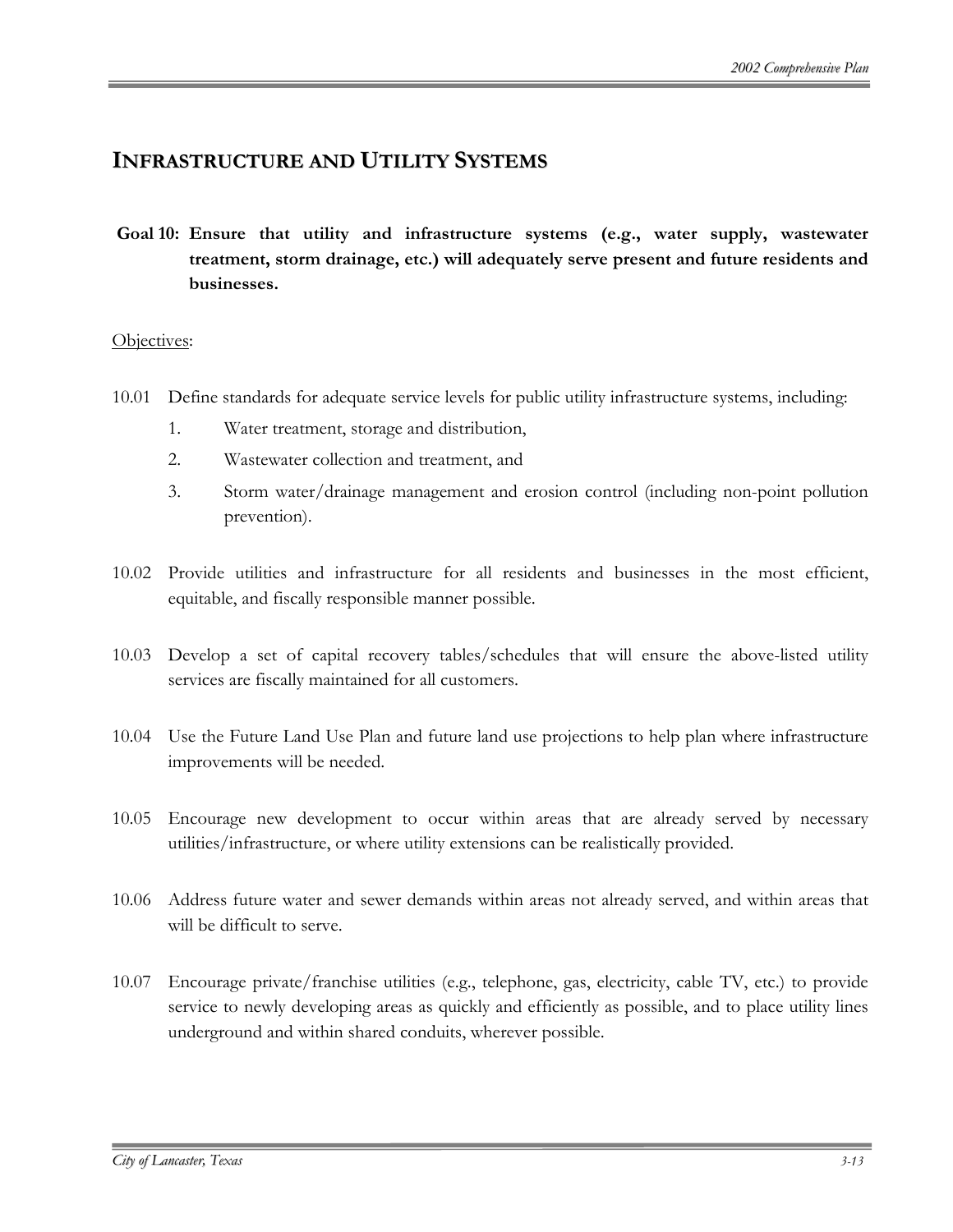- 10.08 Ensure that private/franchise telecommunications facilities and services are coordinated with City planning efforts.
- 10.09 Update capital recovery mechanisms for the recoupment of the costs associated with infrastructure needed to serve new developments (e.g., impact and other capital recovery fees, etc.) based upon recommendations contained within the new Comprehensive Plan.
- 10.10 Use the development review process to help coordinate development with the provision of essential public infrastructure and utilities.
- 10.11 Consider development of guidelines and other mechanisms that will help to ensure that storm water runoff, and potential non-point pollution problems, will not adversely affect floodplains, surrounding properties, or other properties. Guidelines should also be complimentary to development density objectives.
- 10.12 Coordinate efforts with other agencies and entities (e.g., flood control, applicable water and utility districts, etc.) to ensure the long-term provision of adequate utility commodities and services for Lancaster's residents and businesses.
- 10.13 Infrastructure planning and calculations should be based on the Future Land Use Plan and current zoning.

## **PUBLIC SERVICES AND FACILITIES**

**Goal 11: Ensure that public services and facilities (e.g., police and fire protection, library services, administrative facilities, etc.) will adequately serve present and future residents and businesses.**

- 11.01 Define standards for adequate response/service levels for public services and facilities, including:
	- 1. Police protection,
	- 2. Fire protection and emergency medical services,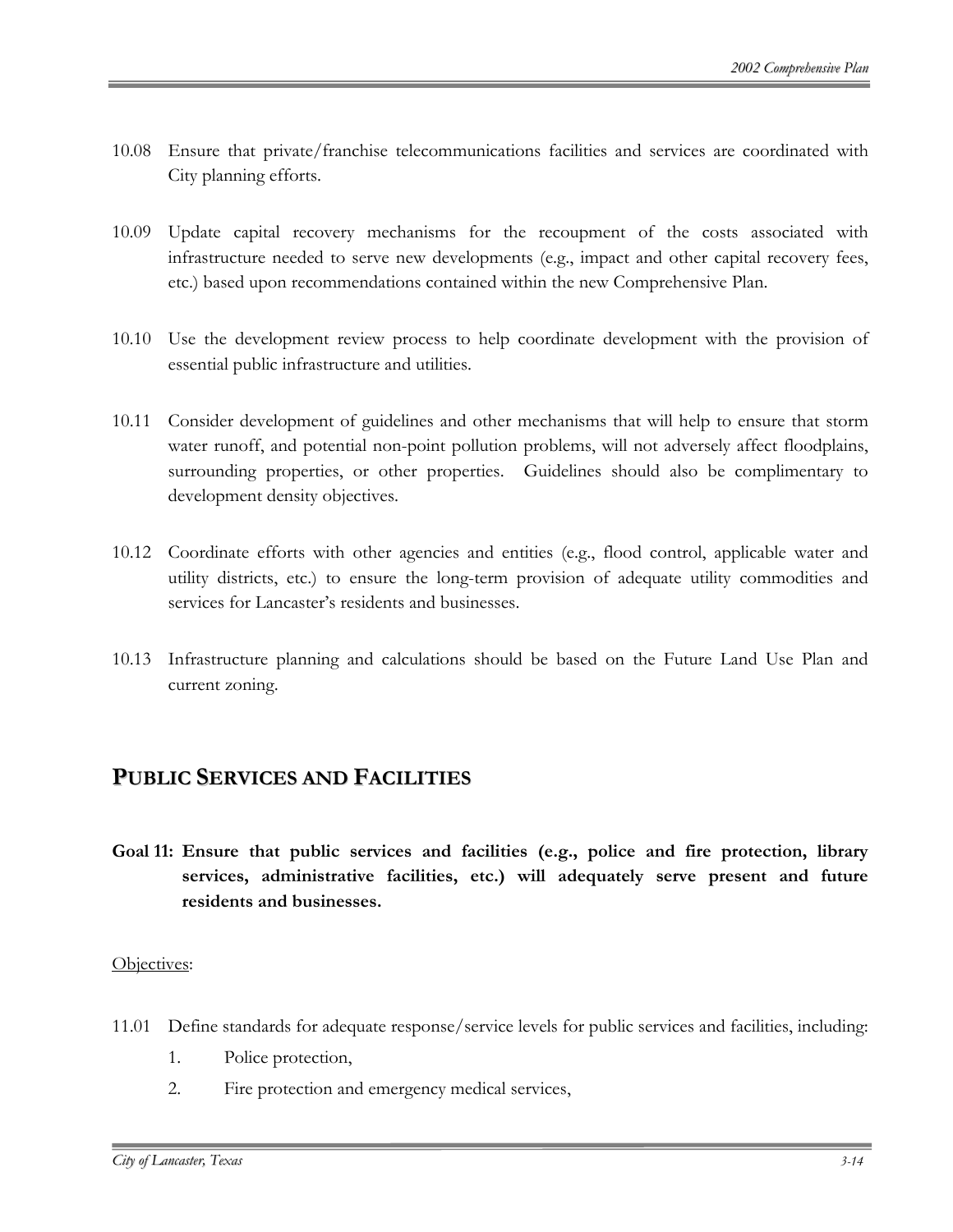- 3. Library services,
- 4. Water supply and storage management,
- 5. Solid waste management,
- 6. Public administrative facilities, and
- 7. Public transportation and accessibility.
- 11.02 Provide public services and facilities for all residents and businesses in the most efficient, equitable and fiscally responsible manner possible.
- 11.03 Use the Future Land Use Plan and future land use projections to help plan where public service/administrative facilities will be needed.
- 11.04 Encourage new development to occur within areas that are already served by necessary public services and facilities, or where services can be realistically provided.
- 11.05 Wherever possible, co-locate public facilities with other municipal facilities or with those of other quasi-governmental jurisdictions (e.g., the Lancaster Independent School District, etc.).
- 11.06 Continue developing a system of easily accessible, highly visible libraries that are located to serve the ultimate population of Lancaster.
- 11.07 Utilize recycling and other solid waste management techniques that are financially feasible and environmentally responsible.

## **FISCALRESPONSIBILITY**

**Goal 12: Ensure that future community facility and service needs are met through sound, longrange fiscal planning.**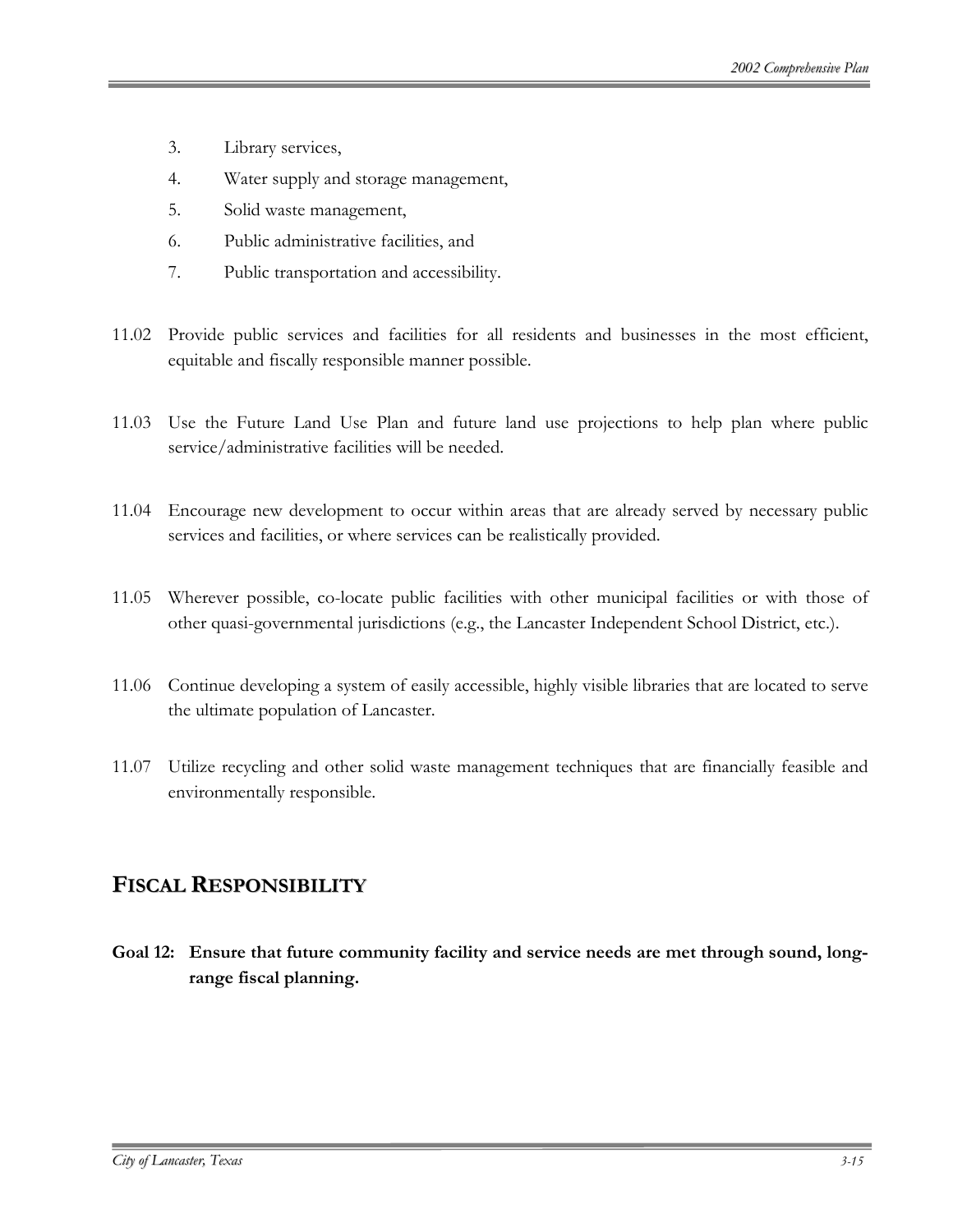#### Objectives:

- 12.01 Utilize recommendations contained within the Comprehensive Plan to assist in decision-making on short- and long-range capital improvement projects (e.g., streets, water, sanitary sewer, storm water management, purchase of major equipment, construction of public facilities, etc.).
- 12.02 Ensure that City staffing, real property acquisitions, infrastructure improvements, and facility construction/maintenance are based upon priorities set forth in the Comprehensive Plan and upon fiscal practicality.
- 12.03 Strive for a fiscal balance of land uses that will create a positive impact upon the City's budget.
- 12.04 Ensure the future economic stability of the community by encouraging the attraction of new nonresidential land uses, and by locating them within certain areas to help support and subsidize the overall tax base.

## **QUALITY OF LIFE**

**Goal 13:Promote a more livable City and high quality of life through attractive urban design practices and through a proactive approach to how the City looks. Reinforce Lancaster's image and identity as a community of excellence in business, residence, leisure and education through urban design and increased public awareness and involvement.**

- 13.01 Consider development of streetscape/urban design standards to enhance the City's visual/aesthetic appeal (e.g., design guidelines for landscaping, building facades, signage, entryway treatments, etc.).
- 13.02 Create visual *gateways* at principal entry points to establish a design *theme* for Lancaster. Develop a gateway water feature at an appropriate intersection.

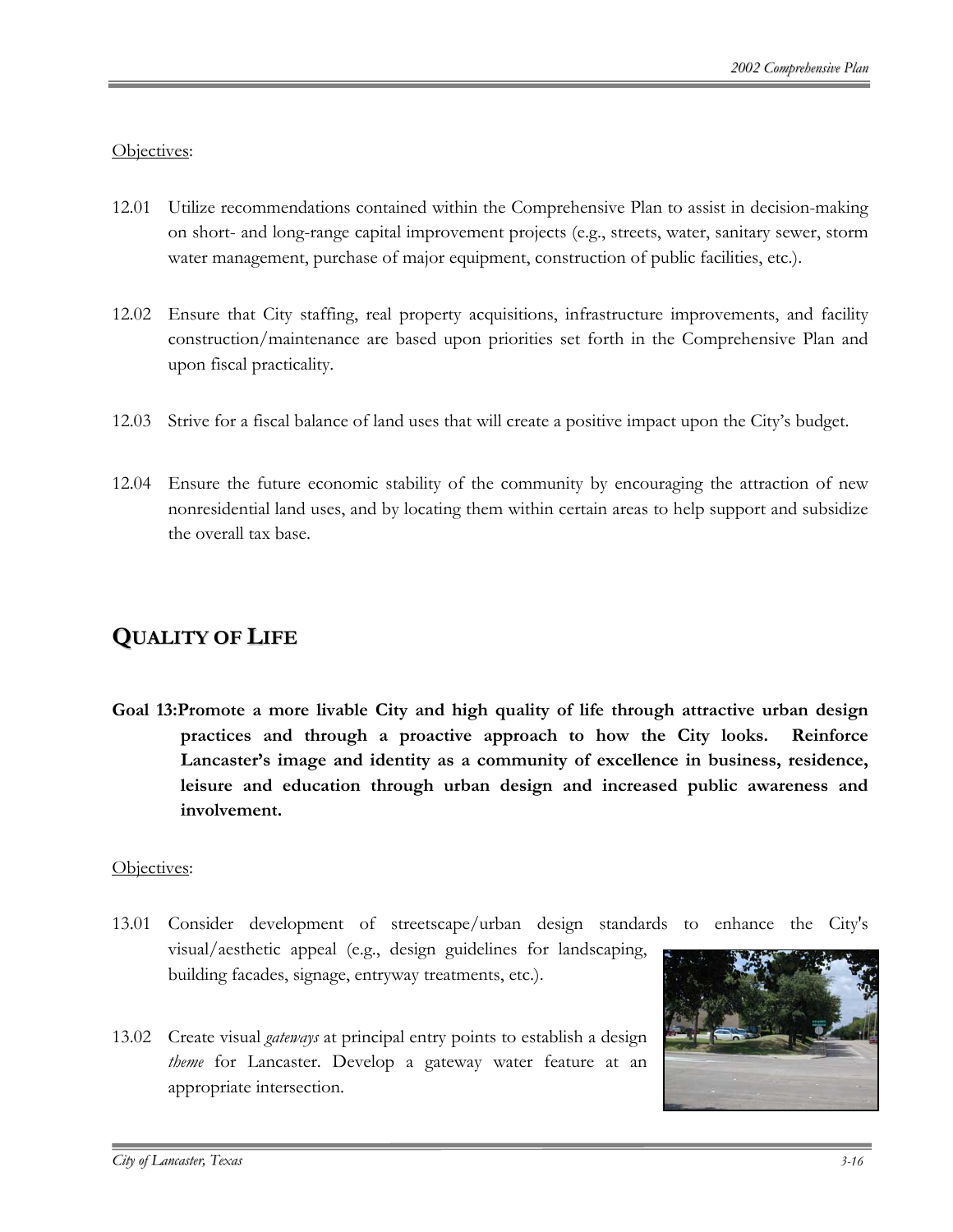- 13.03 Create and promote a stronger sense of *community* through urban design. Also, reinforce Lancaster's charm and integrity as that of a *small town City*, and continue efforts to instill a stronger sense of civic pride and involvement among citizens.
- 13.04 Consider development of a plan to enhance the image and identity of the City's Historic Town Square.
- 13.05 Enhance neighborhood streets and other pedestrian ways to be more *people-oriented*.
- 13.06 Encourage public/private participation and cooperation in beautification efforts. Explore utilizing assistance available from private/volunteer groups to perform urban design related projects and to help maintain enhanced public areas (e.g., street medians, small landscaped areas, etc.).
- 13.07 Increase public awareness, involvement and support of urban design initiatives.
- 13.08 Use the development review process to evaluate private projects and their contributions to urban design initiatives or their compliance with adopted studies/guidelines.
- 13.09 Increase public awareness of community assets (e.g., library, parks, the historic buildings, cultural and tourist attractions, etc.) through the use of innovative communication media, such as a community newsletter, public bulletin board postings, publications and newspaper articles, use of the Internet and public cable television, etc.
- 13.10 Increase enforcement of City codes and regulations pertaining to property maintenance and upkeep and appearance (e.g., mowing of high grass and weeds, removal of household clutter and inoperative vehicles within residential areas, etc.).

#### **Goal 14: The residents and visitors to Lancaster should feel safe.**

#### Objectives:

14.01 Provide adequate police and fire protection.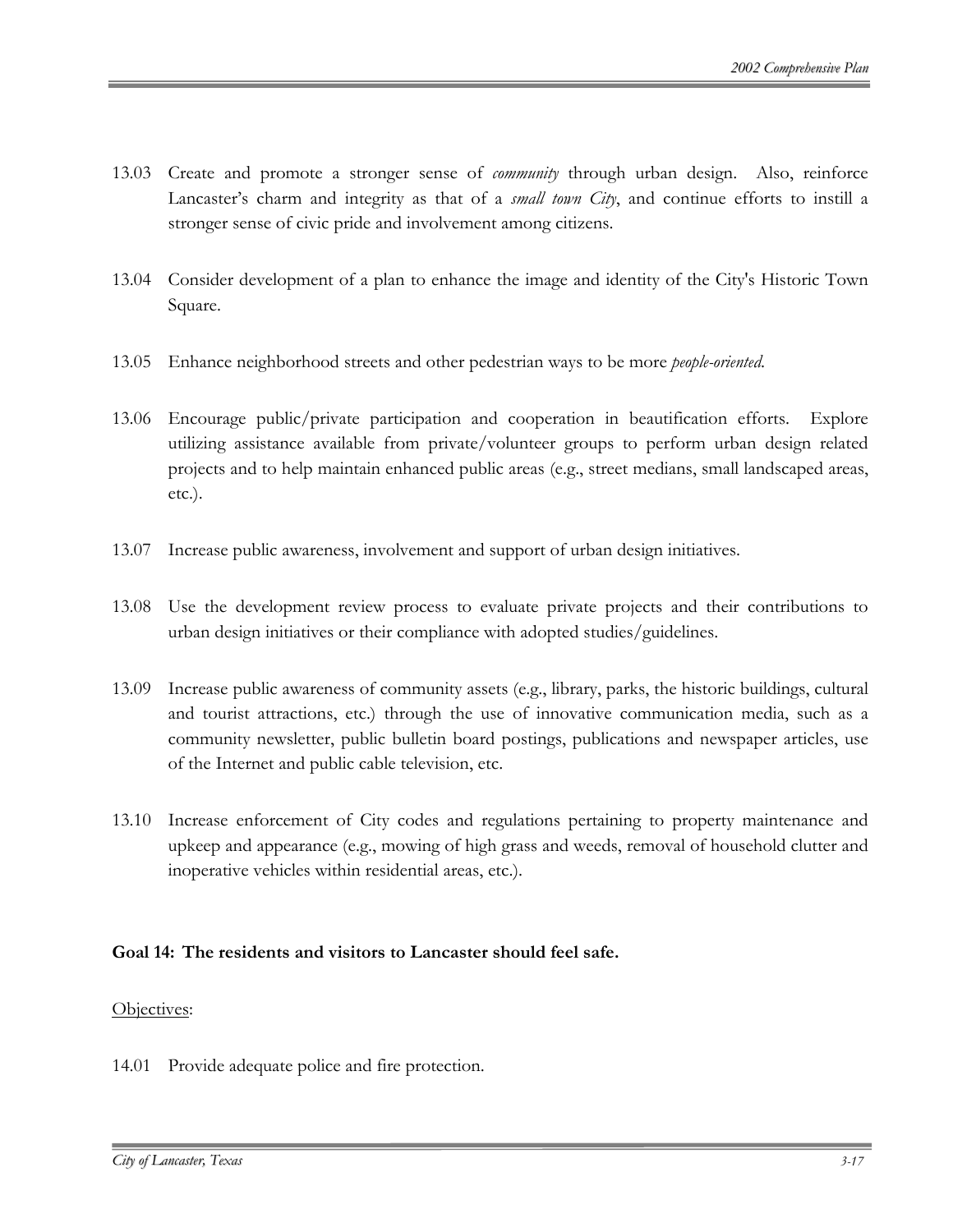- 14.02 Encourage the design of safe neighborhoods.
- 14.03 Provide adequate lighting and visibility to enhance safety in public places.
- 14.04 Provide for needs of the physically challenged through careful design of public places and facilities.
- 14.05 Incorporate safety and security provisions into the development review process.
- **Goal 15: Create pedestrian and bicycle linkages (connections) between residential neighborhoods, parks/linear greenbelts, schools, public administrative facilities and other activity centers, wherever physically and financially possible.**

#### Objectives:

15.01 Utilize hike/bike trails, wherever possible, to connect residential areas with schools and parks.



15.02 Encourage the provision of pedestrian and/or bicycle pathways within large private developments.

#### **Goal 16: Enhance the availability of health care services within the City and surrounding area.**

- 16.01 Support maintenance of local and regional hospital and health-care facilities, highlighting the benefits these facilities provide.
- 16.02 Encourage provision of health-care facilities and services for all age groups and for all levels of ability.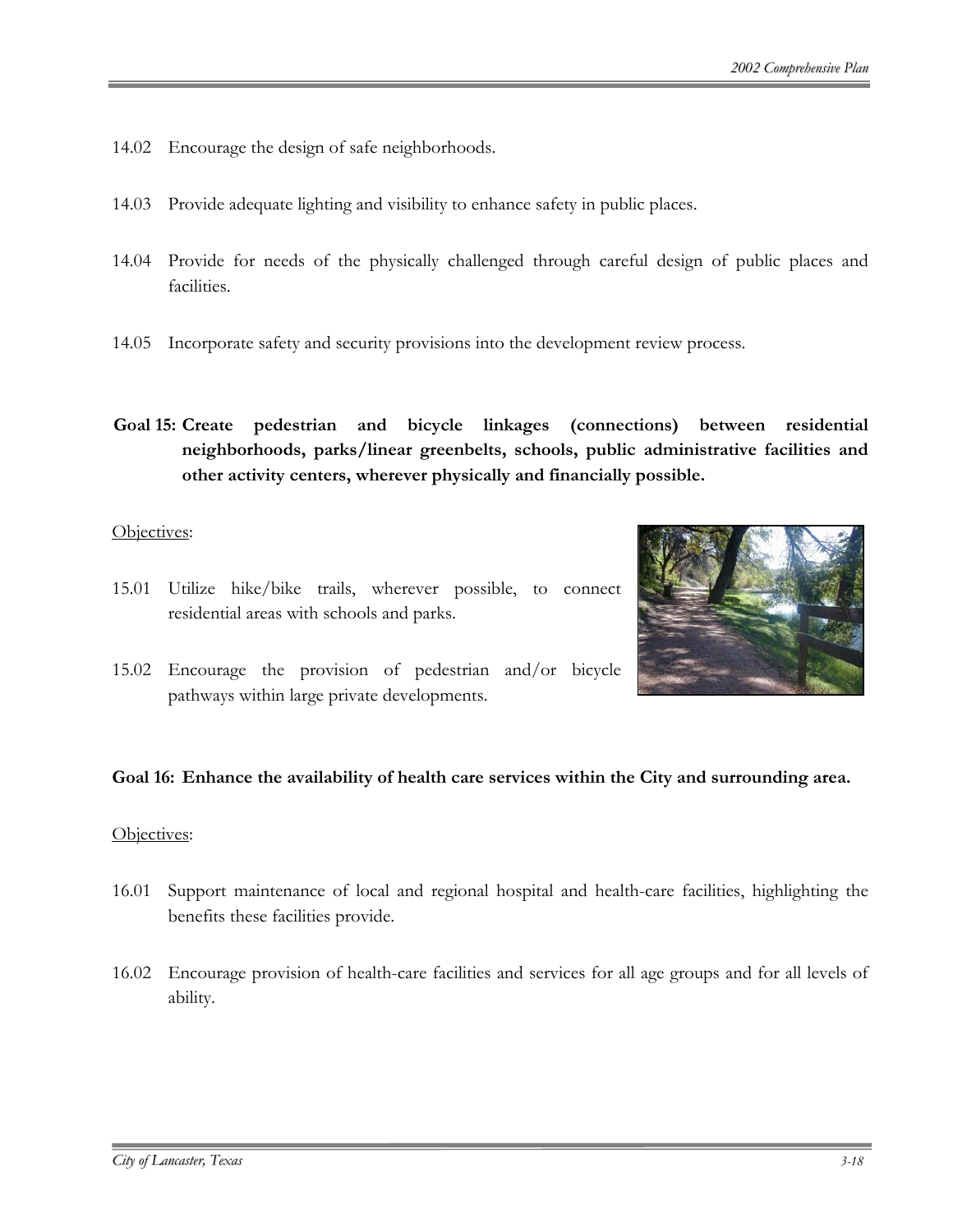## **HOUSING AND COMMUNITY LIVABILITY**

#### **Goal 17: Be a full life-cycle City.**

#### Objectives:

- 17.01 Provide housing and residential facilities for people to live their entire life span within Lancaster.
- 17.02 Ensure the provision of a variety of housing types that will meet the needs of all ages, physical abilities, household sizes, and economic groups.
- 17.03 Encourage home ownership and long-term residency.

#### **Goal 18: The City should protect and, where possible or needed, improve existing housing units and residential areas.**

- 18.01 Plan a variety of housing types to meet special needs (e.g., economic, physical ability, age, etc.).
- 18.02 Develop a neighborhood enhancement/integrity program that bolsters civic pride and encourages reinvestment within established residential areas (e.g., home improvement initiatives, better turf establishment and maintenance on residential lots, removal of visible household clutter and inoperative vehicles, etc.).
- 18.03 Develop a program to encourage *infill* development of vacant residential lots.
- 18.04 Initiate programs to preserve and stabilize existing neighborhoods.
- 18.05 Where possible, protect and retain the City's existing stock of affordable housing.